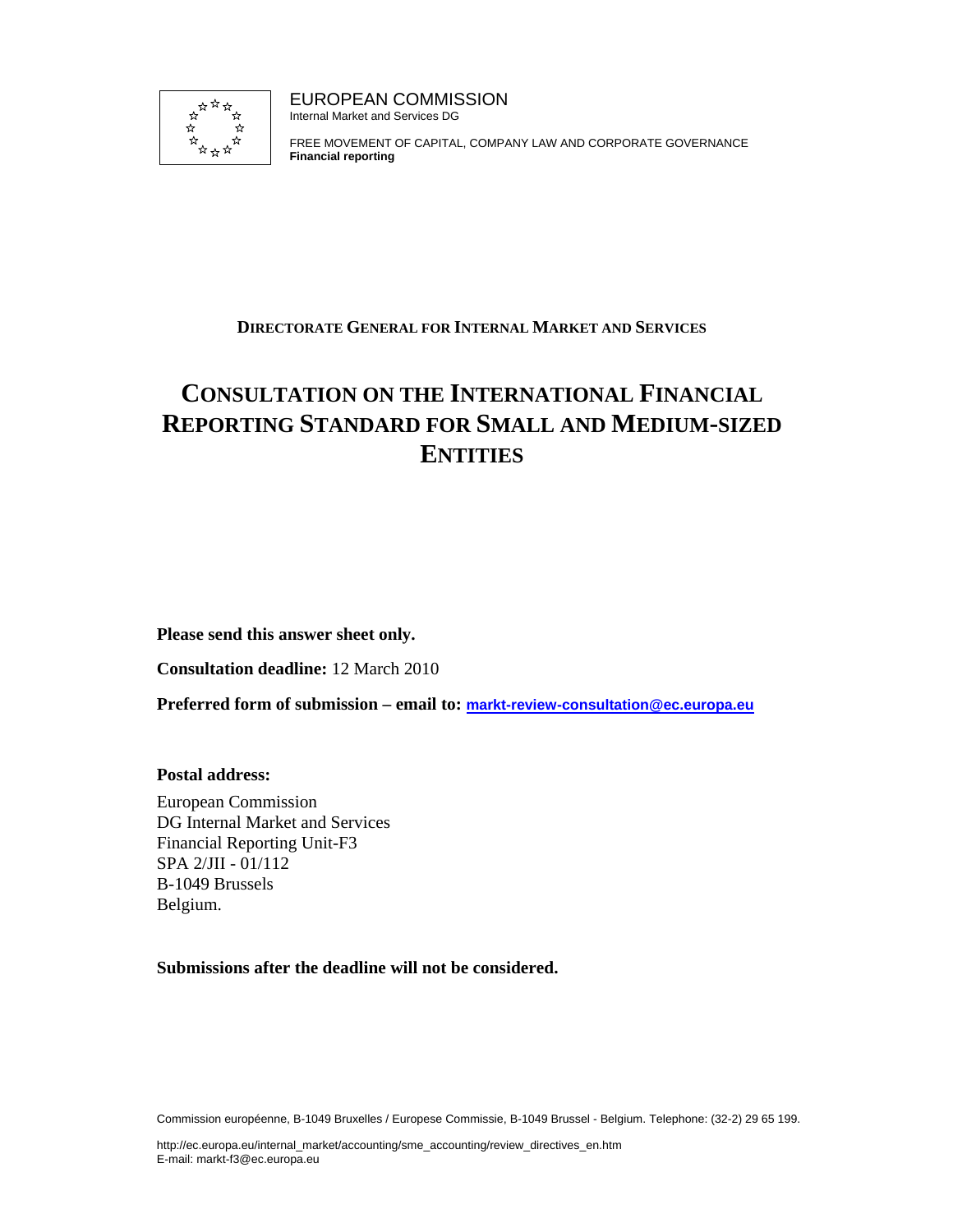Please provide the following details together with your response:

You are:

| <b>Preparer:</b>                                                                                                                                                                                | small company                                         | Other (please)<br>specify)                        | Legal Form:                                           |  |
|-------------------------------------------------------------------------------------------------------------------------------------------------------------------------------------------------|-------------------------------------------------------|---------------------------------------------------|-------------------------------------------------------|--|
|                                                                                                                                                                                                 | medium-sized<br>company                               |                                                   | unlimited liability                                   |  |
|                                                                                                                                                                                                 |                                                       |                                                   | $\exists$ limited liability                           |  |
|                                                                                                                                                                                                 | large company                                         |                                                   |                                                       |  |
| User:                                                                                                                                                                                           | bank/credit<br>provider                               | $\Box$ analyst                                    | $\boxtimes$ Other<br>organisation of<br>stakeholders  |  |
|                                                                                                                                                                                                 | private person                                        | investor/investor<br>organisation                 |                                                       |  |
| <b>Public authority:</b>                                                                                                                                                                        | audit/market<br>regulator                             | Government<br>Ministry/Agency                     | other<br>(please specify)                             |  |
| <b>Accountants and</b><br><b>Auditors:</b>                                                                                                                                                      | accounting firm                                       | $\Box$ audit firm                                 | $\Box$ organisation of<br>accountants and<br>auditors |  |
| Other:                                                                                                                                                                                          | (please specify)                                      |                                                   |                                                       |  |
| Name of your organisation / company:<br>(EACB)                                                                                                                                                  |                                                       | <b>European Association of Co-operative Banks</b> |                                                       |  |
|                                                                                                                                                                                                 | Country where your organisation / company is located: | <b>Belgium</b>                                    |                                                       |  |
| Name and location of parent company:                                                                                                                                                            |                                                       |                                                   |                                                       |  |
| Contact details incl. e-mail address:                                                                                                                                                           |                                                       |                                                   |                                                       |  |
| Mr. Volker HEEGEMANN<br><b>Head of Legal Department</b><br>Rue de l'Industrie, 26-38 - B-1040 Brussels<br>Tel: +32 (0)2 286 98 48<br>Fax: +32 (0)2 230 06 49<br>v.heegemann@eurocoopbanks.coop  | European Association of Co-operative Banks (EACB)     |                                                   |                                                       |  |
| Ms. Johanna CARIOU<br><b>Adviser Accounting &amp; Audit</b><br>Rue de l'Industrie, 26-38 - B-1040 Brussels<br>Tel: +32 (0)2 286 98 44<br>Fax: +32 (0)2 230 06 49<br>j.cariou@eurocoopbanks.coop | European Association of Co-operative Banks (EACB)     |                                                   |                                                       |  |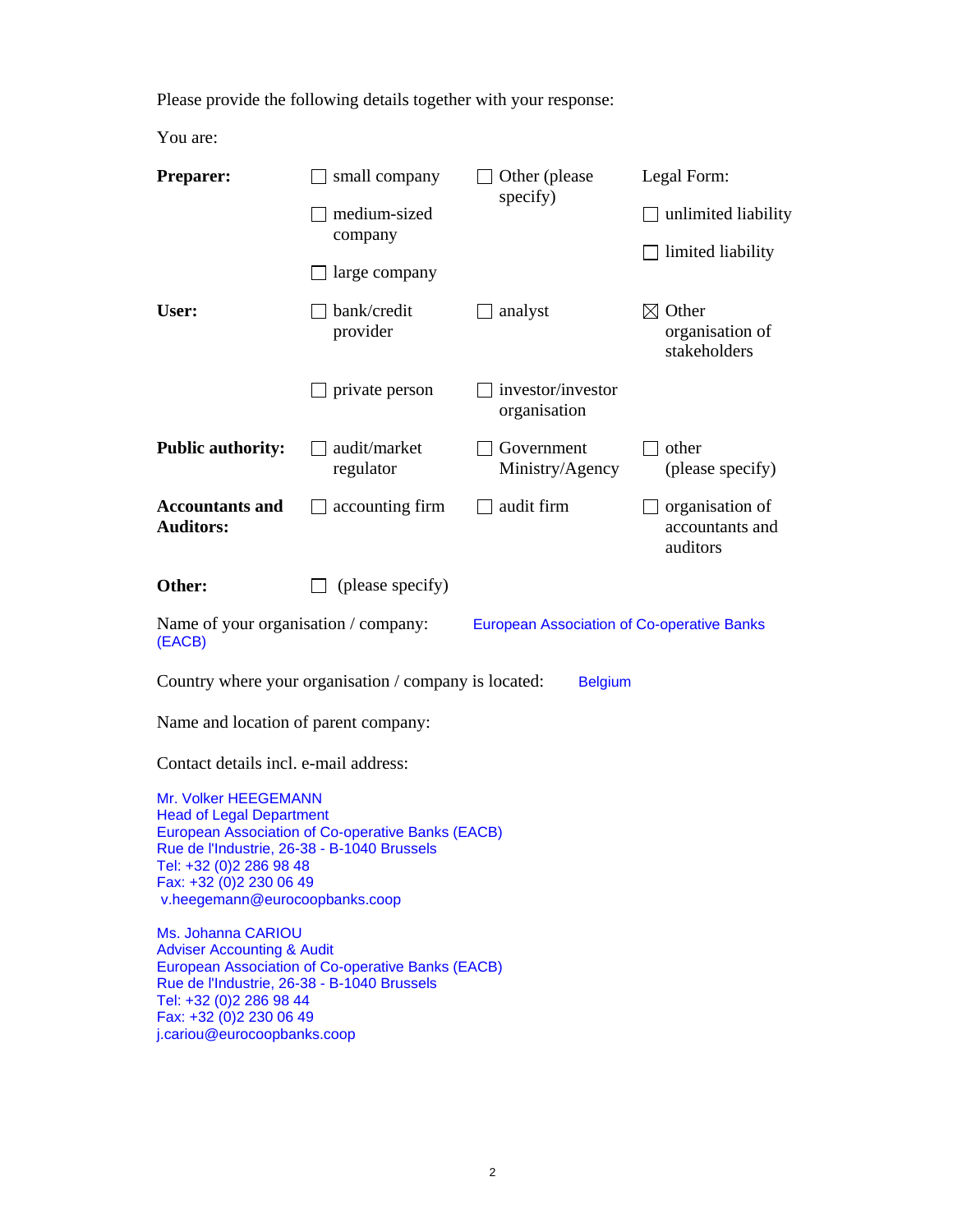Short description of the general activity of your organisation / company:

| The European Association of Co-operative Banks (EACB) is the voice of the co-operative banks<br>in Europe. It represents, promotes and defends the common interests of its 28 member<br>institutions and of co-operative banks in general. Co-operative banks form decentralised<br>networks which are subject to banking as well as co-operative legislation. Democracy,<br>transparency and proximity are the three key characteristics of the co-operative banks' business<br>model. With 4.200 locally operating banks and 63.000 outlets co-operative banks are widely<br>represented throughout the enlarged European Union, playing a major role in the financial and<br>economic system. They have a long tradition in serving 160 million customers, mainly<br>consumers, retailers and communities. The co-operative banks in Europe represent 50 million<br>members and 750.000 employees and have a total average market share of about 20%. |                                 |                                |                 |              |
|----------------------------------------------------------------------------------------------------------------------------------------------------------------------------------------------------------------------------------------------------------------------------------------------------------------------------------------------------------------------------------------------------------------------------------------------------------------------------------------------------------------------------------------------------------------------------------------------------------------------------------------------------------------------------------------------------------------------------------------------------------------------------------------------------------------------------------------------------------------------------------------------------------------------------------------------------------|---------------------------------|--------------------------------|-----------------|--------------|
| Do you trade cross-border?                                                                                                                                                                                                                                                                                                                                                                                                                                                                                                                                                                                                                                                                                                                                                                                                                                                                                                                               |                                 |                                | $\top$ Yes      | $\exists$ No |
| Is your organisation registered in the Interest Representative Register?                                                                                                                                                                                                                                                                                                                                                                                                                                                                                                                                                                                                                                                                                                                                                                                                                                                                                 |                                 |                                | $\boxtimes$ Yes | $\sqcap$ No  |
| If yes, please specify the address of your organisation and the Register ID number in the<br>Interest Representative Register <sup>1</sup> : 4172526951-19<br>Publication:                                                                                                                                                                                                                                                                                                                                                                                                                                                                                                                                                                                                                                                                                                                                                                               |                                 |                                |                 |              |
| Do you object to publication of the personal data on the grounds that<br>such publication would harm your legitimate interests?                                                                                                                                                                                                                                                                                                                                                                                                                                                                                                                                                                                                                                                                                                                                                                                                                          |                                 |                                | $\Box$ I object |              |
| Question 1:<br>Do you think the IFRS for SMEs is suitable for widespread use within Europe?                                                                                                                                                                                                                                                                                                                                                                                                                                                                                                                                                                                                                                                                                                                                                                                                                                                              |                                 |                                |                 |              |
| $\boxtimes$ YES                                                                                                                                                                                                                                                                                                                                                                                                                                                                                                                                                                                                                                                                                                                                                                                                                                                                                                                                          | $\neg NO$                       | $\Box$ Don't know              |                 |              |
| Please comment, indicating whether there are any type(s) or $size(s)$ of company that<br>would benefit from adopting the Standard:                                                                                                                                                                                                                                                                                                                                                                                                                                                                                                                                                                                                                                                                                                                                                                                                                       |                                 |                                |                 |              |
| $\Box$ small <sup>2</sup>                                                                                                                                                                                                                                                                                                                                                                                                                                                                                                                                                                                                                                                                                                                                                                                                                                                                                                                                | $\boxtimes$ medium <sup>3</sup> | $\boxtimes$ large <sup>4</sup> |                 |              |
| $\boxtimes$ other criteria (please explain)                                                                                                                                                                                                                                                                                                                                                                                                                                                                                                                                                                                                                                                                                                                                                                                                                                                                                                              |                                 |                                |                 |              |
| $\mathbf{1}$<br>If<br>organisation is<br>your<br>(https://webgate.ec.europa.eu/transparency/regrin/welcome.do?locale=en#en) before you submit your contribution. Responses from organisations not registered will be published separately from the<br>registered organisations.                                                                                                                                                                                                                                                                                                                                                                                                                                                                                                                                                                                                                                                                          | not registered, you have the    | opportunity                    | to<br>register  | here         |

- <sup>2</sup> Generally companies with turnover less than  $\epsilon 4.4$  million, balance sheet total less than  $\epsilon 8.8$  million and 50 or fewer employees (see Fourth Company Law Directive)
- 3 Generally companies with turnover less than €17.5 million, balance sheet total less than €35 million and 250 or fewer employees (see Fourth Company Law Directive)
- 4 Generally companies with turnover greater than  $\epsilon$ 17.5 million, balance sheet total greater than  $\epsilon$ 35 million and more than 250 employees (see Fourth Company Law Directive)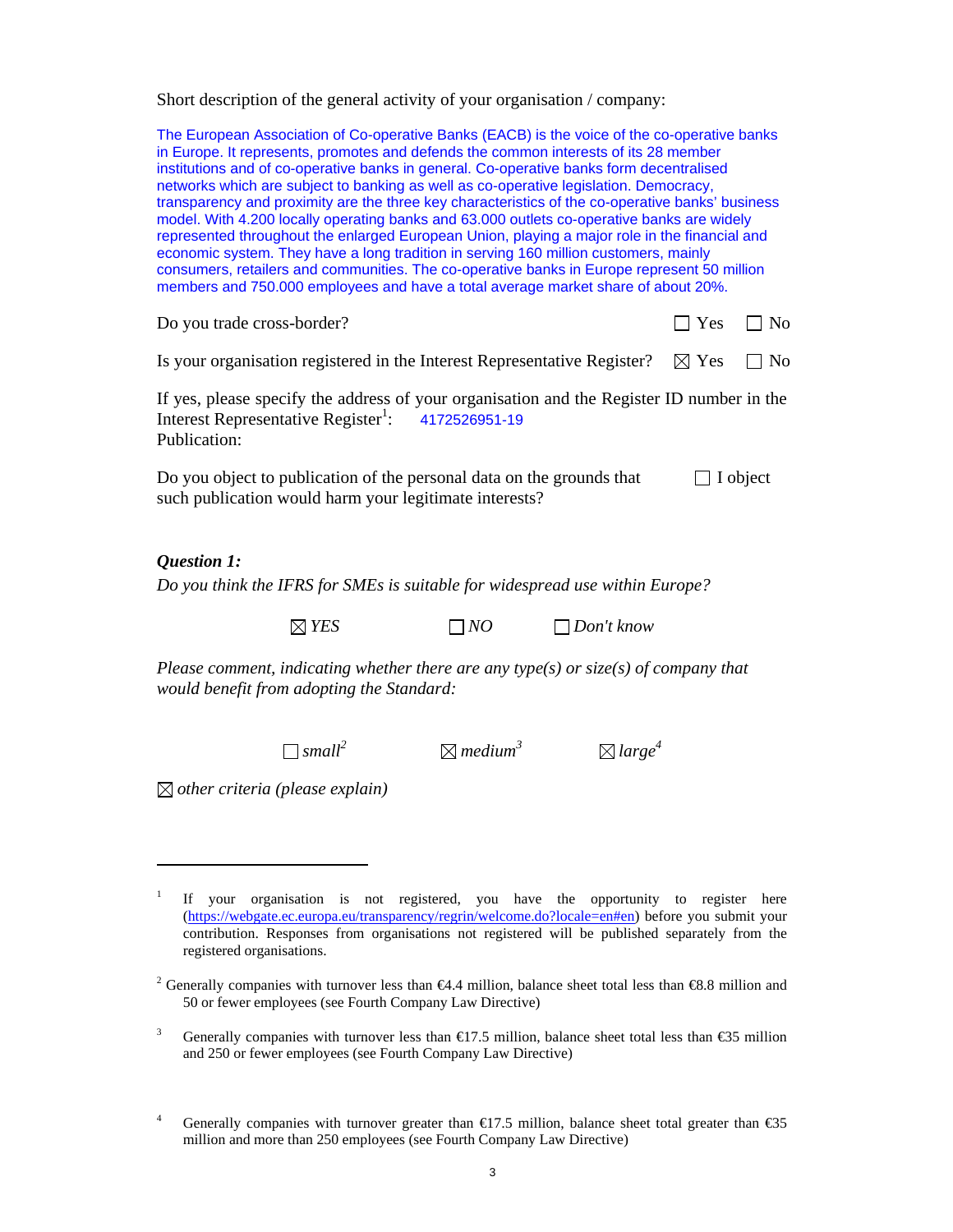#### *Please comment:*

The application of the IFRS for SMEs to cross-border, non-publicly traded, large and mediumsized SMEs may be advantageous for those types and sizes of companies that are facing international competition.

However, we think that these benefits will usually not apply to small companies that only rarely engage in economic activities outside of their home country. We feel that, the provisions under the IFRS for SMEs will remain too comprehensive for the smaller businesses. Furthermore, in most cases the accounting systems which are being used by these companies are not sufficiently sophisticated. This means that – already under cost-benefit aspects – the application of the IFRS for SMEs would not prove advantageous for this subset of companies.

In addition, the application of the new standard by cooperatives will create some severe problems (e.g. definition of equity).

Therefore, we think that the standard should NOT be mandatorily applicable at EU level.

## *Question 2:*

*If you are a preparer of company accounts can you indicate any costs (both one-off and recurring) or benefits, and any other effects of adopting the IFRS for SMEs?* 

*Please comment:*

## n/a.

*In particular, do you think increased international comparability of accounts prepared under the IFRS for SMEs will benefit your business?* 

*YES NO Don't know* 

*Please comment:*

n/a.

## *Question 3:*

*If you are a user of accounts (for example a bank) do you think the IFRS for SMEs will provide more useful information than national GAAP accounts?* 

*YES NO Don't know* 

*Please comment:*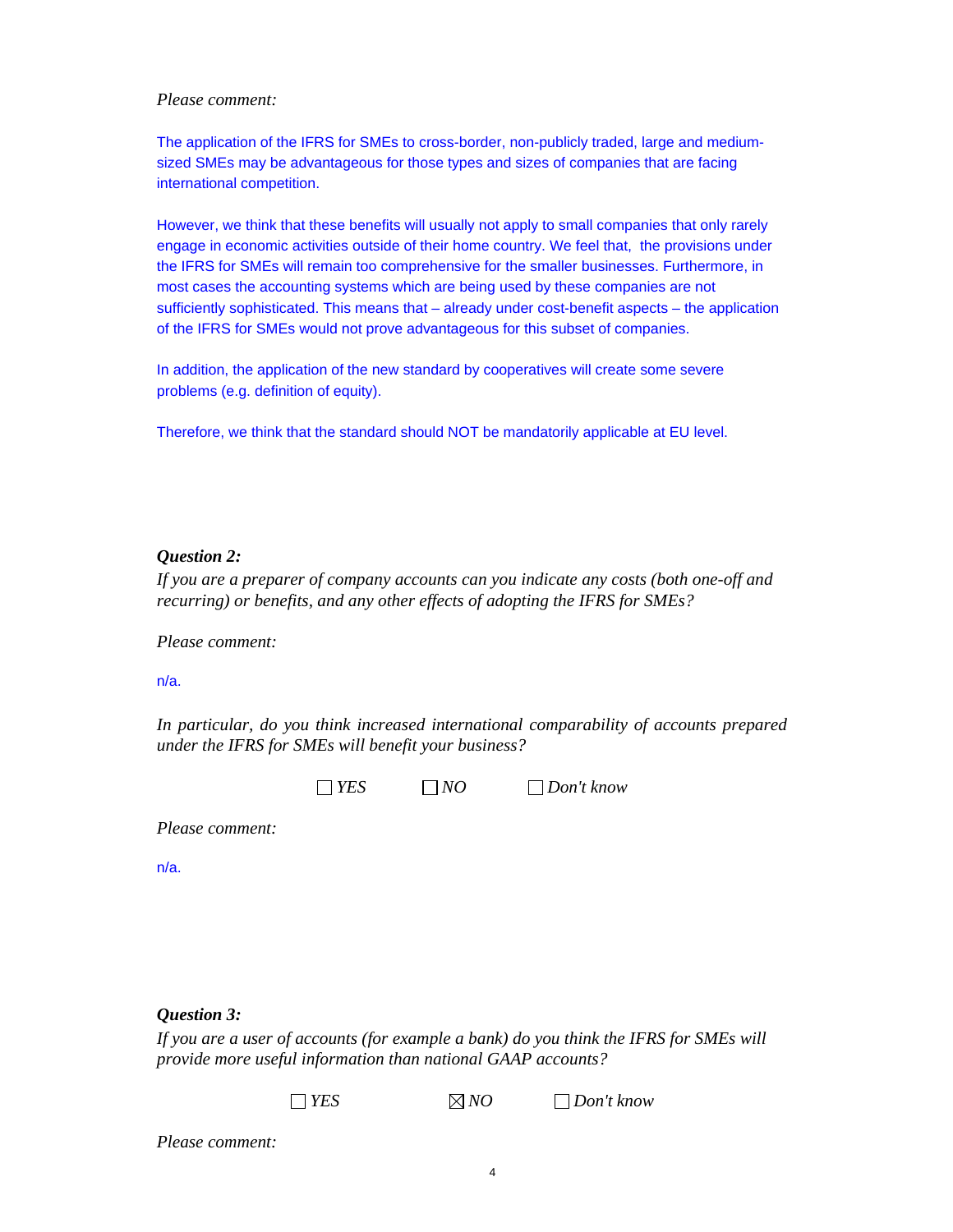National accounting rules within the EU are already highly developed and stood the test of time. The national GAAPs are both transparent and reliable.

From a bankers' perspective, we are not interested in a roll-out of the IFRS for SMEs. When taking lending decisions, banks are capable of processing and analysing annual financial statements regardless of whether they have been prepared under international accounting standards or under national rules and regulations. At this juncture, the rating process is independent from the respective accounting standard. Hence, per se, an IFRS statement offers neither benefit for the rating process nor for the respective loan terms.

In this respect, we hold the view that the IFRS for SMEs do not provide more useful information than national GAAP and that the national accounting rules need to be maintained.

#### *Question 4:*

*Does increased international comparability of accounts prepared under the IFRS for SMEs benefit users?* 

*YES NO Don't know* 

*Please comment:*

We feel that accounts prepared under the IFRS for SMEs will generally lead to more comparability of accounts pertaining to cross-border companies in Europe. The use of one single set of international accounting rules results in enhanced comparability. This could also benefit users of the financial statements (e.g. clients and providers).

However, as expressed above, we doubt that international comparable accounts are a matter for small and medium-sized businesses without international aspects, especially when the national GAAP is convenient.

## *Question 5:*

*Do you think adoption of the IFRS for SMEs should be provided for within the EU accounting legal framework?* 

*YES NO Don't know* 

*Please comment:*

Taking into account the different views in the EU on IFRS for SMEs (as some Member States want to adopt the IFRS for SMEs and other Member States try to avoid the implementation of IFRS for SMEs), we think that the Fourth and Seventh Council Directives should allow the application of the IFRS for SMEs in the EU.

However, we are opposed to an endorsement of IFRS for SMEs at EU level as it exists for full IFRS. In fact, an endorsement would lead to an increase of dependency on the IASB. It is questionable whether the EU should give away its power on accounting for SMEs to a private international standard setter.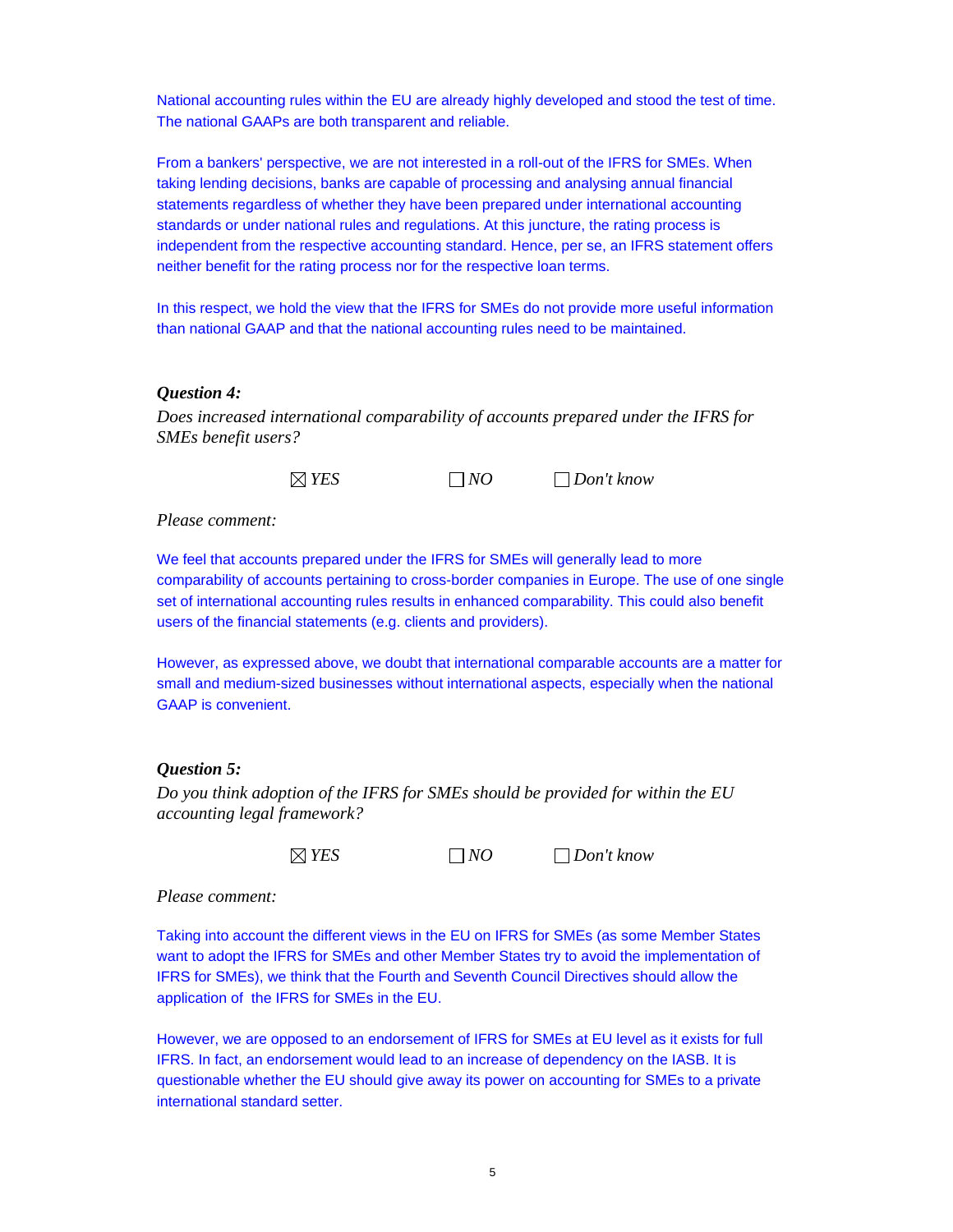The Fourth and Seventh Council Directives should be amended if necessary (e.g. in cases of conflicts) to make it possible for Member States to implement the standard. However, when amending the Directives, there must not be an impact on the national GAAPs. As expressed above, we think that most of national GAAPs in the EU are convenient. Moreover, we still have some concerns regarding the application of IFRS for SMEs to some cooperatives (e.g. narrow definition of equity in comparison to national GAAPs.).

## *Question 6:*

*If yes, should such an option be limited to a Member State option (i.e. that each Member States would have a possibility but no obligation to accept IFRS for SME)?* 

*YES NO Don't know* 

*Please comment:* 

We feel that a Member State option is necessary for the application of the IFRS for SMEs in the EU. We think that defining the rules of application as well as the scope of the potential user groups of the IFRS for SMEs should be left to the discretion of the respective national regulators. The individual Member States' national regulators will base their deliberations on the respective company law and the situation of the economic policy. They are the ones who can judge best wich company type, size or industries should become eligible for the preparation of accounts under IFRS for SMEs.

## *Question 7:*

*Do you have other views on the possible adoption of the IFRS for SMEs within the EU accounting framework?* 

*Please comment:* 

As we said above, Member States should have the option to apply the IFRS for SMEs and the accounting directives should enable Member States to apply the standard if they want to.

Moreover, we think that Member States should give the choice to the entities to apply (or not) the standard. However, this "company option" should not be created at the EU level but at the national level.

## *Question 8:*

*Is there a case for giving companies, at EU level, an option to adopt the IFRS for SMEs?* 

*YES NO Don't know* 

*If yes, for which categories:* 

*small medium large* 

*other criteria (please explain)*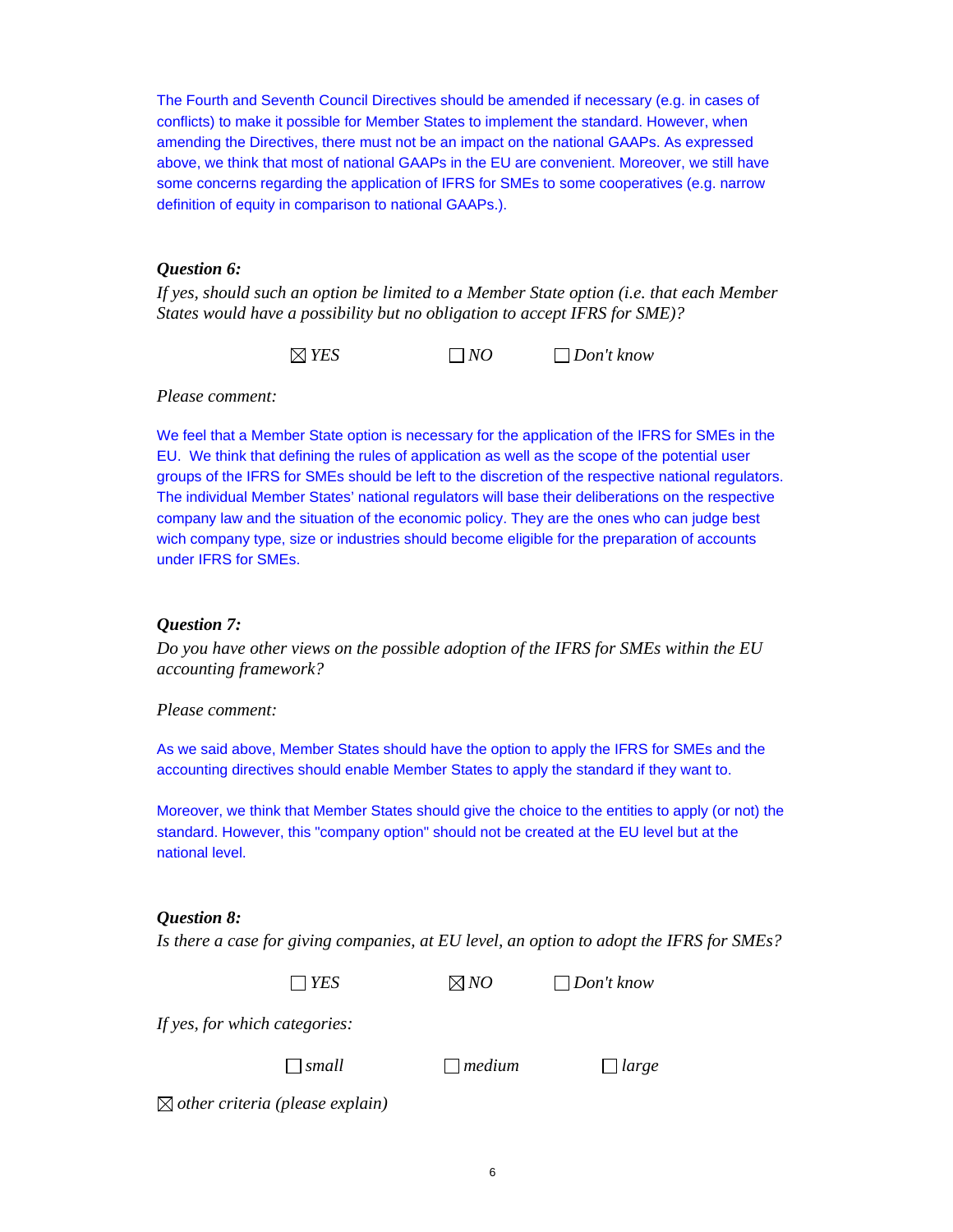#### *Please comment:*

Member States should have the possibility but no obligation to implement IFRS for SMEs (see our answer to question 7). In our view, the decision on whether the respective companies should be entitled to prepare their annual financial statement and/or consolidated accounts under IFRS for SMEs should be left to the discretion of EU Member States who may take into account national circumstances. It is of paramount importance that the relationship between the IFRS for SMEs and the national accounting principles remains a matter of national discretion.

#### *Question 9:*

*What should be done, in your view, where there is incompatibility between the Directives and the IFRS for SMEs?* 

#### *Please comment:*

The framework for accounting principles in Europe should be provided by the Fourth and Seventh Council Directives. We are convinced that the accounting principles established under the EU accounting Directives have basically stood the test of time.

Thus, in cases of incompatibility betweeen the IFRS for SMEs and existing EU Directives on accounting, conflicts should be resolved by amending those accounting directives (adding options). However, amending the Fourth and Seventh Council Directives MUST NOT have an impact on national GAAPs : in fact, we think that any changes to EU Directives must not incur immediate follow-up changes to national rules and regulations thus leading to a considerable bureaucratic burden for the concerned european companies.

#### *Question 10:*

*In the light of the publication of the IFRS for SMEs, do you see a need for "rules-based" Accounting Directives in the future?* 

*YES NO Don't know* 

*If yes, for what type(s) or size(s) of company are detailed rules required?* 

*small medium large* 

*other criteria (please explain)* 

*Other than the 5 items listed in paragraph 4.3 of the consultation document, what aspects of financial reporting should the revised Directives address, and to what level of detail?* 

*Please comment:* 

The EU Directives should provide high level principles for financial reporting within in the EU (with "principles-based" Directives).

We feel that it is helpful if the framework is established by EU legislation whilst the detailled accounting provisions are defined at the level of Member States. In fact, we believe that one